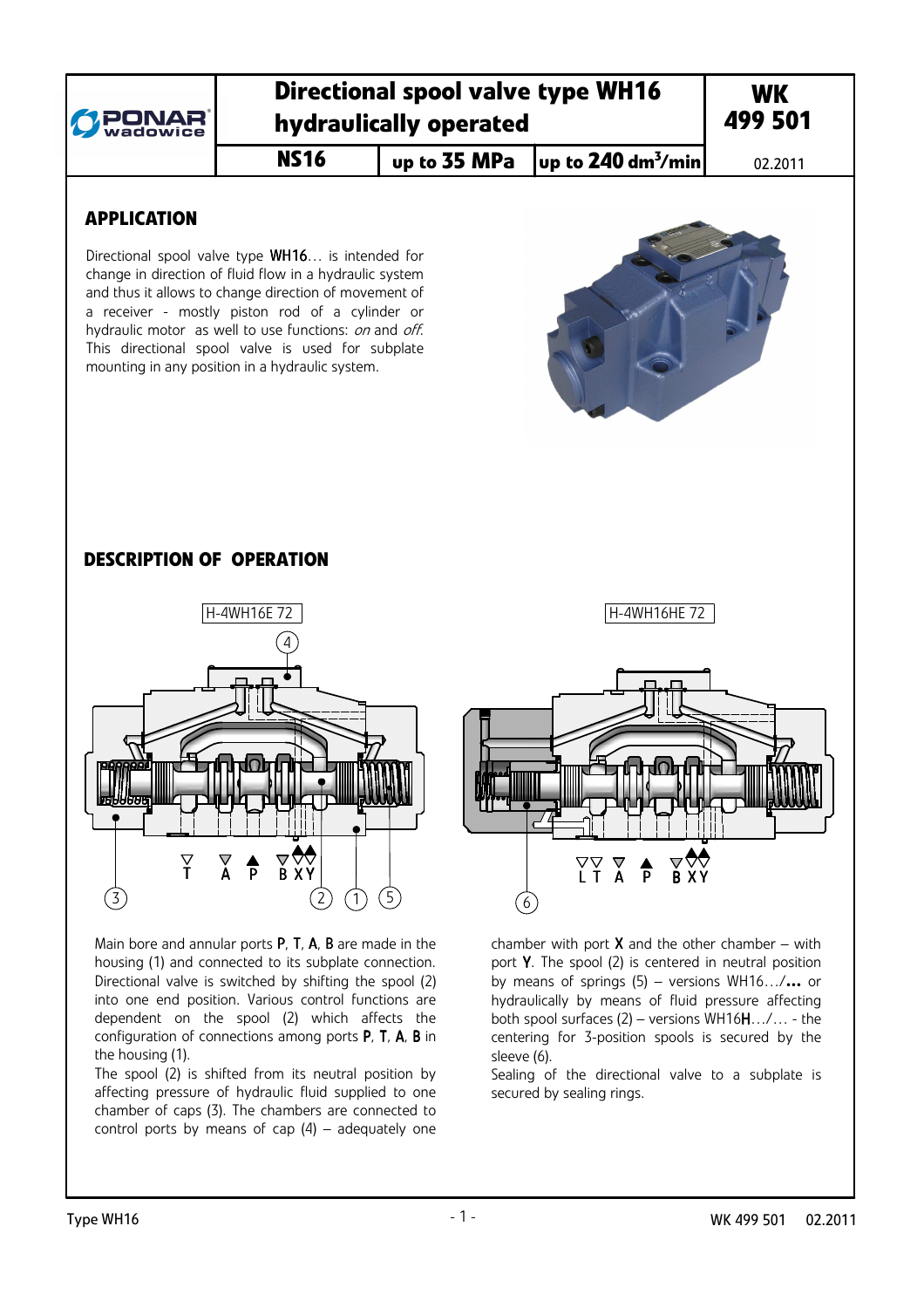# **DESCRIPTION OF OPERATION**



Directional spool valves may be provided with the pilot choke adjustment (8), stroke limiter of the spool (9), end position monitor of the spool (10).

Accessories may be mounted depending version of directional spool valve like given on pages 3 to 5 and 8 to 13.

# **TECHNICAL DATA**

| Hydraulic fluid                                                                  |                                                    |  |  |  |  |  |  |  |
|----------------------------------------------------------------------------------|----------------------------------------------------|--|--|--|--|--|--|--|
| Hydraulic fluid                                                                  | mineral oil                                        |  |  |  |  |  |  |  |
| Nominal fluid viscosity                                                          | 37 mm <sup>2</sup> /s at temperature 55 °C         |  |  |  |  |  |  |  |
| Viscosity range                                                                  | 2,8 up to 380 mm $\frac{2}{5}$                     |  |  |  |  |  |  |  |
| Fluid temperature range (in a tank)                                              | recommended 40 ℃ up to 55 ℃                        |  |  |  |  |  |  |  |
|                                                                                  | -20 <sup>o</sup> C up to +70 <sup>o</sup> C<br>max |  |  |  |  |  |  |  |
| Ambient temperature range                                                        | - 20 <sup>o</sup> C up to +70 <sup>o</sup> C       |  |  |  |  |  |  |  |
| <b>Required filtration</b>                                                       | up to 16 µm                                        |  |  |  |  |  |  |  |
| Recommended filtration                                                           | up to 10 µm                                        |  |  |  |  |  |  |  |
| Max operating pressure                                                           |                                                    |  |  |  |  |  |  |  |
| ports P. A. B:                                                                   |                                                    |  |  |  |  |  |  |  |
| $\bullet$ version H-4 WH 16/                                                     | 35 MPa                                             |  |  |  |  |  |  |  |
| • version $4$ WH $16/$                                                           | 28 MPa                                             |  |  |  |  |  |  |  |
| port T                                                                           | 25 MPa                                             |  |  |  |  |  |  |  |
| Max control pressure                                                             | 25 MPa                                             |  |  |  |  |  |  |  |
| Min control pressure                                                             |                                                    |  |  |  |  |  |  |  |
| · 3-position directional valve                                                   | 0,8 MPa                                            |  |  |  |  |  |  |  |
| • 2-position directional valve spring centered                                   | 1,0 MPa                                            |  |  |  |  |  |  |  |
| • 2-position directional valve hydraulically centered                            | $0,5$ MPa                                          |  |  |  |  |  |  |  |
| Fluid capacity                                                                   |                                                    |  |  |  |  |  |  |  |
| 3-position directional valve spring centered                                     | 5,75 $cm3$                                         |  |  |  |  |  |  |  |
| 3-position directional valve hydraulically centered                              |                                                    |  |  |  |  |  |  |  |
| • from $\theta$ (neutral) to operated position $\boldsymbol{a}$                  | 2,85 cm <sup>3</sup>                               |  |  |  |  |  |  |  |
| • from $\theta$ (neutral) to operated position $b$                               | 5,75 cm $3$                                        |  |  |  |  |  |  |  |
| • from operated position $\boldsymbol{a}$ to $\boldsymbol{0}$ (neutral) position | 2,9 $cm3$                                          |  |  |  |  |  |  |  |
| • from operated position $b$ to $\theta$ (neutral) position                      | 2.3 cm $3$                                         |  |  |  |  |  |  |  |
| 2-position directional spool valve                                               | 11,5 $cm3$                                         |  |  |  |  |  |  |  |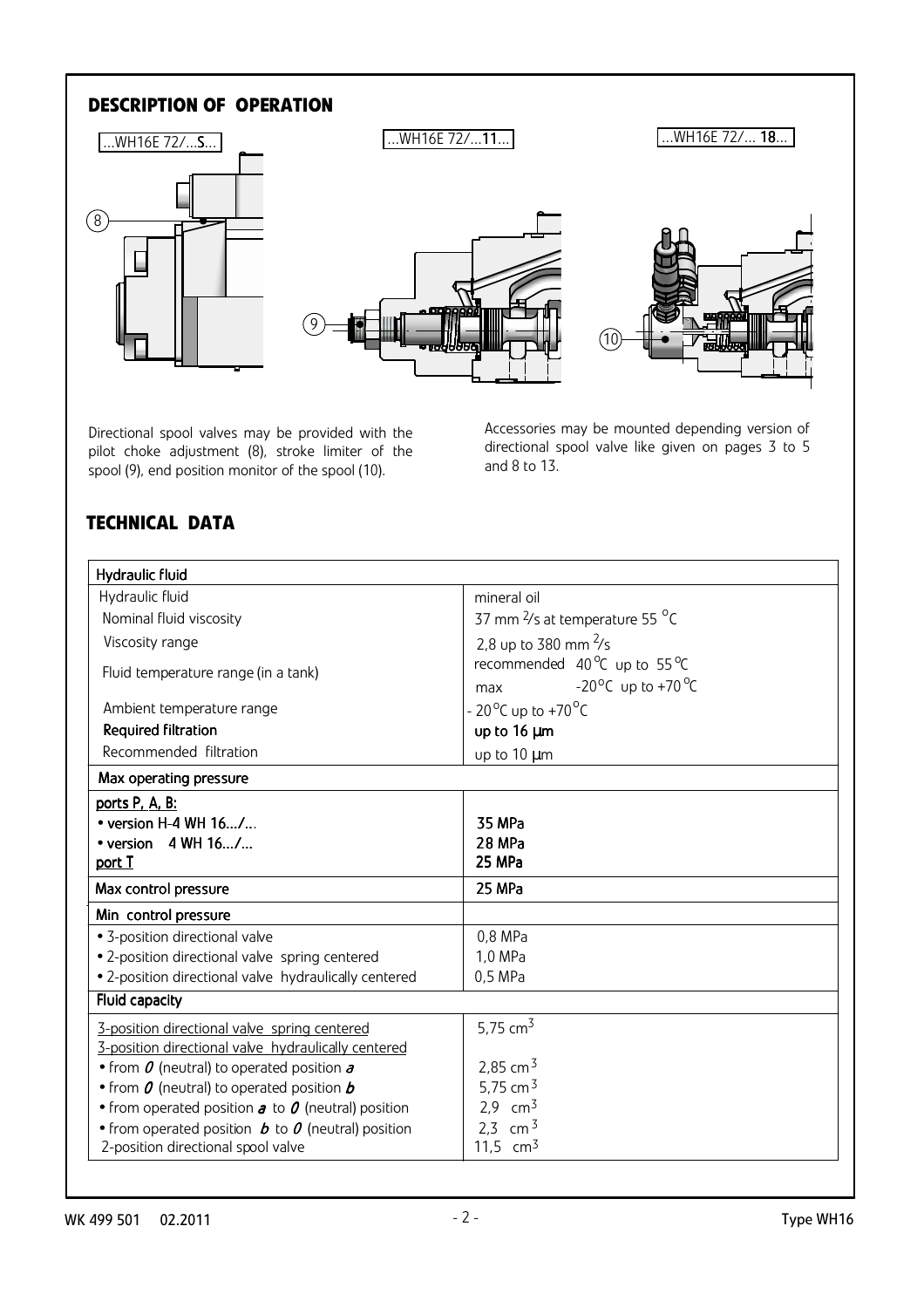## **TECHNICAL DATA**

| Inductive spool position sensors                                                                |                                                                                                                                                                                                                 |
|-------------------------------------------------------------------------------------------------|-----------------------------------------------------------------------------------------------------------------------------------------------------------------------------------------------------------------|
| Type of sensors                                                                                 | two PNP inductive proximity sensors:<br>normally closed - NC (contact breaker) +<br>normally opened - NO (contact maker)                                                                                        |
| Supply voltage<br>Max load current<br>Connection type of sensor<br>Connection type of conductor | 10 - 30V DC<br>$200 \text{ mA}$<br>sensor with <b>M12x1</b> external thread, male connection<br>plug with M12 x 1 internal thread, female plug<br>configuration of connection according to PN - EN-61076 -2-101 |
| External diameter of conductor<br>Degree of protection                                          | $\phi$ 2,5 - 6,5 mm (PG7)<br>IP 67                                                                                                                                                                              |
| Weight                                                                                          | 7,5 kg                                                                                                                                                                                                          |

## **ACCESSORIES FOR STANDARD DIRECTIONAL VALVE**

#### **Pilot choke adjustment**

 versions: ...4WH16...72 S... ...4WH16...72/S2...

Directional spool valves type …WH16… may be optionally provided with pilot choke adjustment (throttle check valve type Z2FS6… according to data sheet WK 450 232) which allows to adjust switching time of directional valve.

The change of adjustment method of switching time (flow throttling):

 $\bullet$  on inlet  $\quad$  - version ...WH16...72/ $\textsf{S}$ ...

• on outlet - version ...WH16...72/S2...

is made while mounting by rotating the pilot choke adjustment (1) by 180 degrees around its longitudinal axis.

Rotation of the adjusting screw  $(3)$  to the right increases and to the left decreases switching time of the valve.

The pilot choke adjustment is fixed by means of bolts  $M5 \times 40 - 10.9 - 4$  pcs/kit in accordance with PN - EN ISO 4762 with tightening torque of  $Md = 5$  Nm.

.4WH16...72/**S2.**.. ...4WH16...72/**S**...



 1 - Pilot choke adjustment with adjustment of switching time on outlet

2 - Assembly method of pilot choke adjustment with

- adjustment of switching time on inlet
- 3 Adjusting screw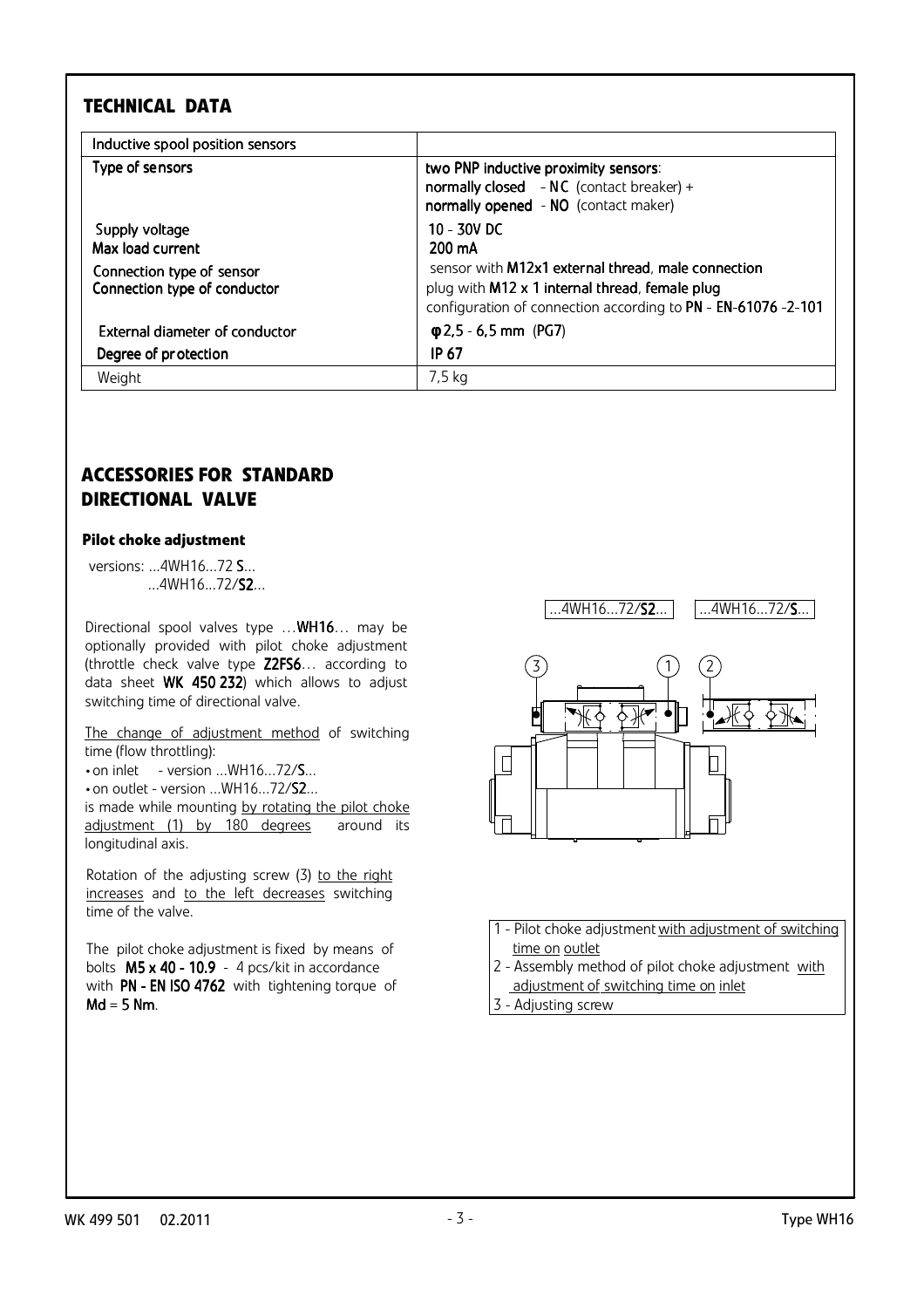# **OPTIONAL ACCESSORIES FOR DIRECTIONAL VALVE**

## **Stroke limiter**

## Stroke limiter of the spool may be mounted:

- stroke limiter at the A and B side version ...4WH16...72/...10...
- stroke limiter at the A side version ...4WH16...72/...11...
- stroke limiter at the B side version ...4WH16...72/...12...

Adjustment of the stroke of the spool is by rotating the pin (3) and securing with locknut (4). Rotating the pin (3) to the right reduces the stroke of the spool. While adjusting the stroke the control chamber must be at zero pressure.



1 - Stroke limiter body (at the B side )

- 2 Spool of main directional spool valve
- 3 Pin

4 - Locknut

## **End position monitor**

#### End position monitor may be mounted:

• at the **A** side versions: …4WH16…/…18… (contact breaker) …4WH16…/…22… (contact maker) • at the **B** side versions: …4WH16…/…19… (contact breaker) …4WH16…/…23… (contact maker)

Directional valves type ... 4WH16... may be equipped with spool end position monitor, optionally contact maker or contact breaker, mounted depending on the version, in main valve cover at the A or B side - overall dimensions on pages 10, 11.

Detailed information concerning proximity sensors and plug-in connectors given on page 3.

|                                               | signal level       |                                                                       |            |                                                                     |                |            |  |  |  |
|-----------------------------------------------|--------------------|-----------------------------------------------------------------------|------------|---------------------------------------------------------------------|----------------|------------|--|--|--|
|                                               |                    | end position monitor with contact breakers<br>(versions 4WH16/18; 19) |            | end position monitor with contact makers<br>(versions 4WH16/22; 23) |                |            |  |  |  |
| sensor position                               |                    | spool position                                                        |            |                                                                     | spool position |            |  |  |  |
|                                               | valve body<br>side | central                                                               | cover side | valve body<br>central<br>side                                       |                | cover side |  |  |  |
| sensor<br>valve body side                     | 0                  |                                                                       |            |                                                                     |                |            |  |  |  |
| $\mathbf{2}^{\prime}$<br>sensor<br>cover side |                    |                                                                       |            | 0                                                                   |                |            |  |  |  |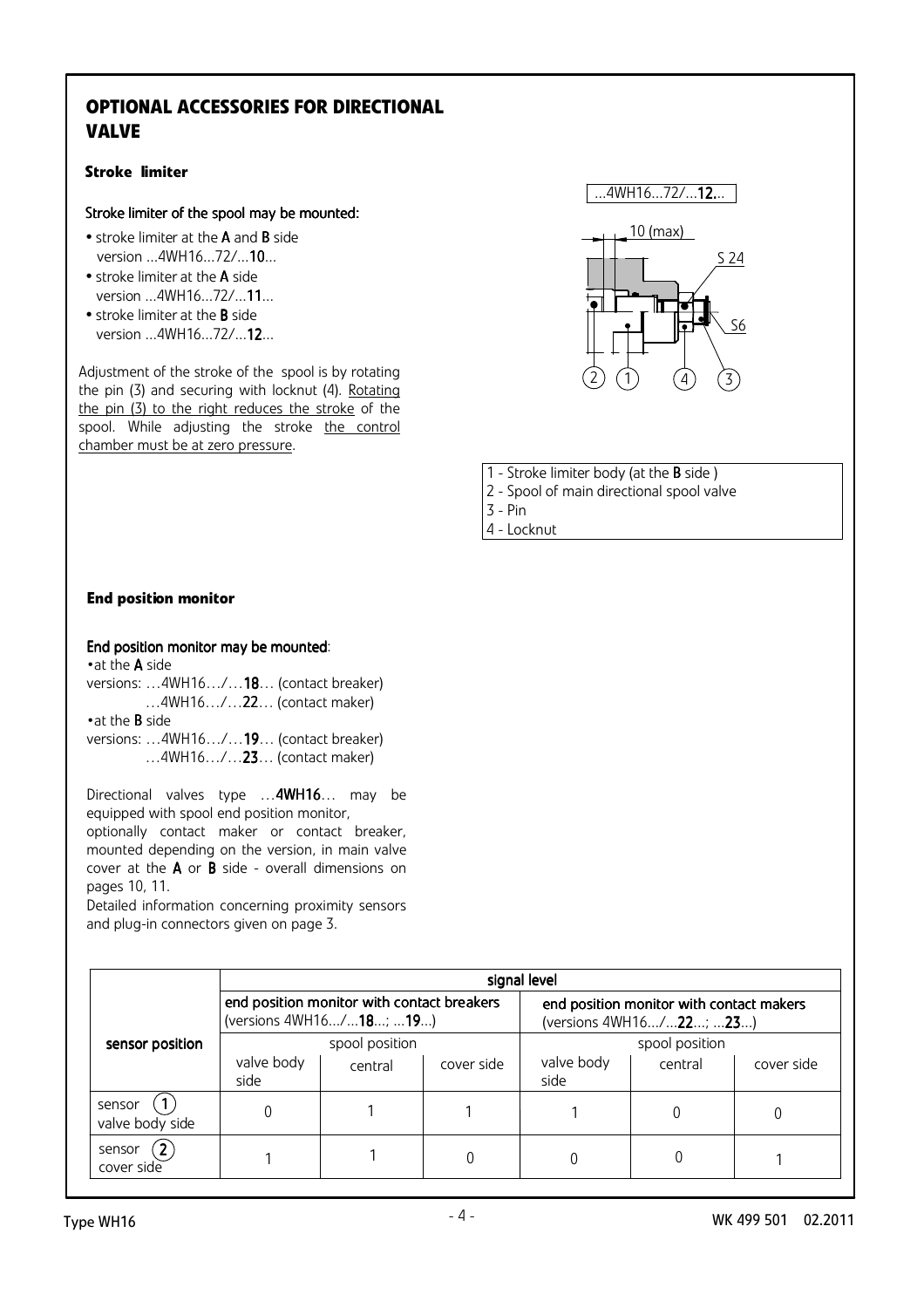## **OPTIONAL ACCESSORIES FOR DIRECTIONAL VALVE**

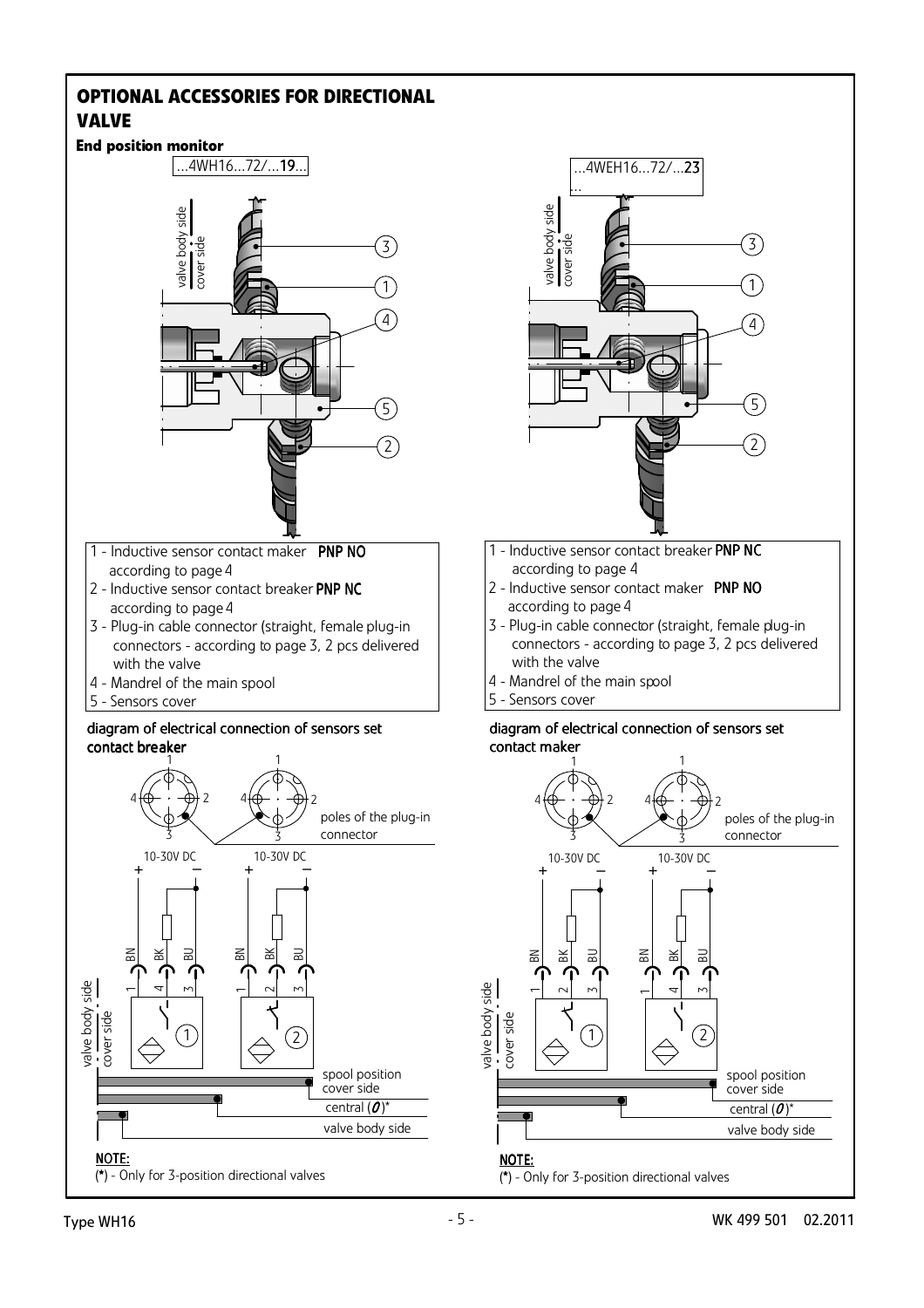# **DIAGRAMS**

Graphic symbols of 3- position directional spool valves



## Graphic symbols for spools





V

W

## Graphic symbols of 2- position directional spool valves



working and indirect positions

working positions

K

Z

C

D



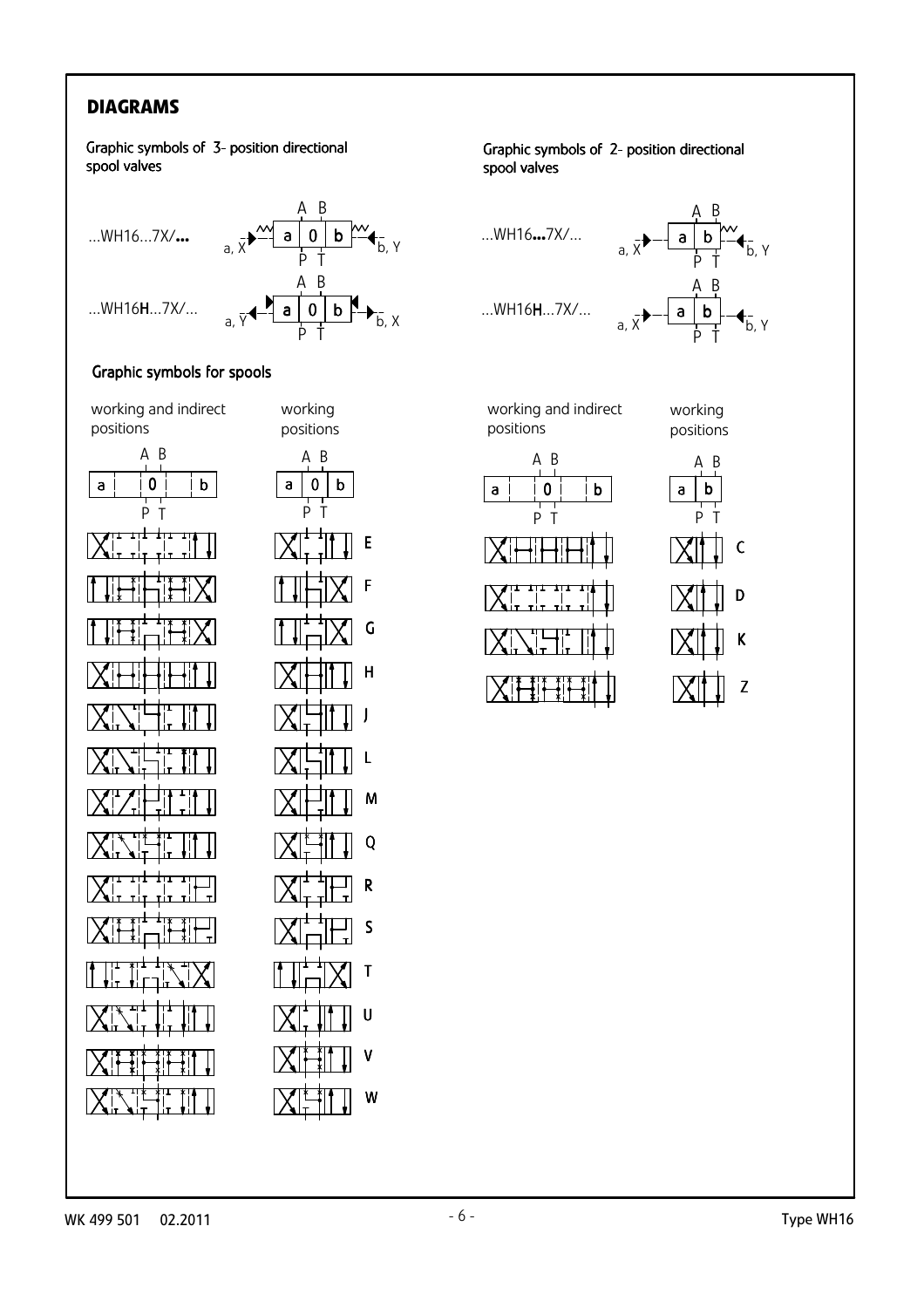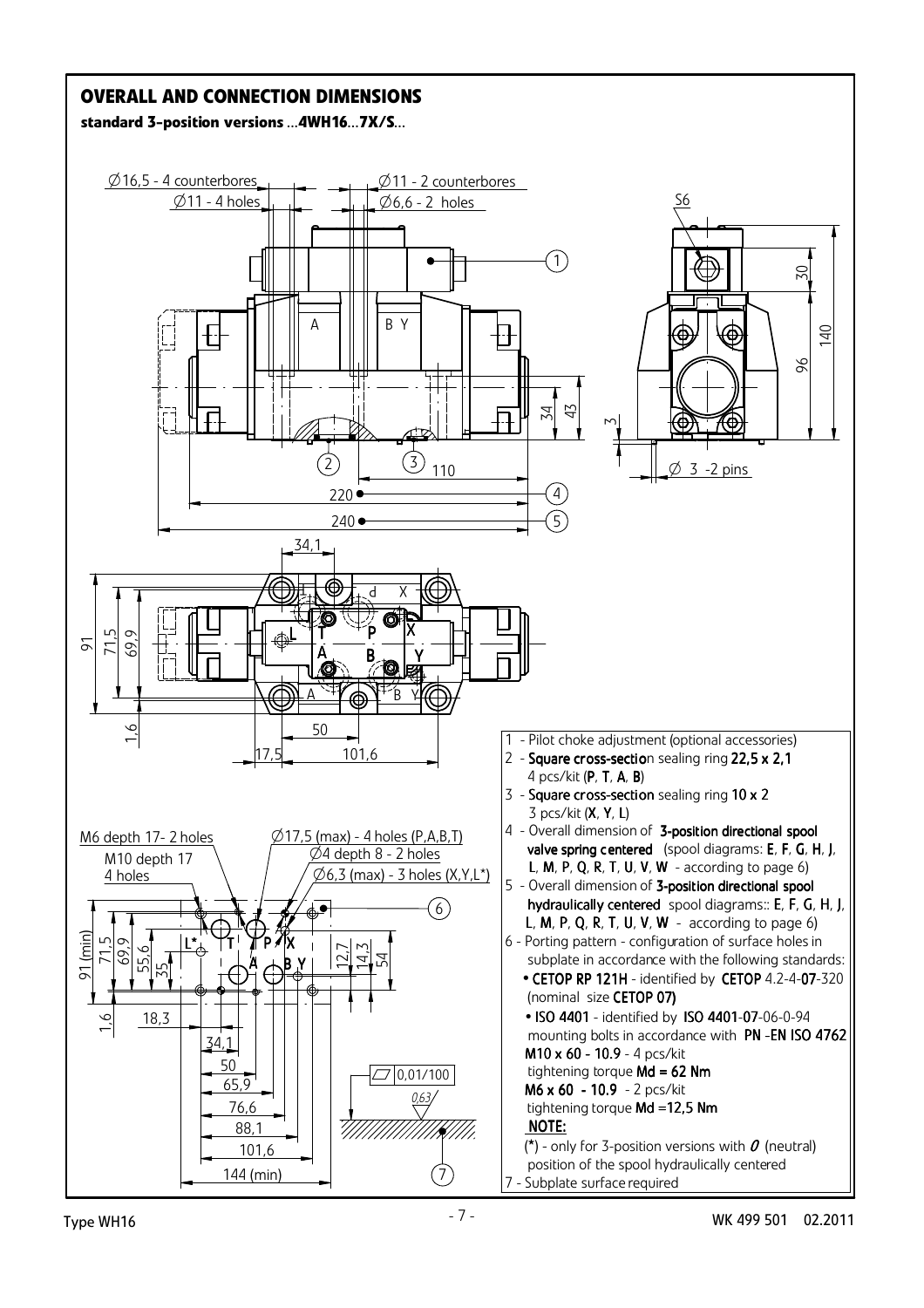

WK 499 501 02.2011 Type WH16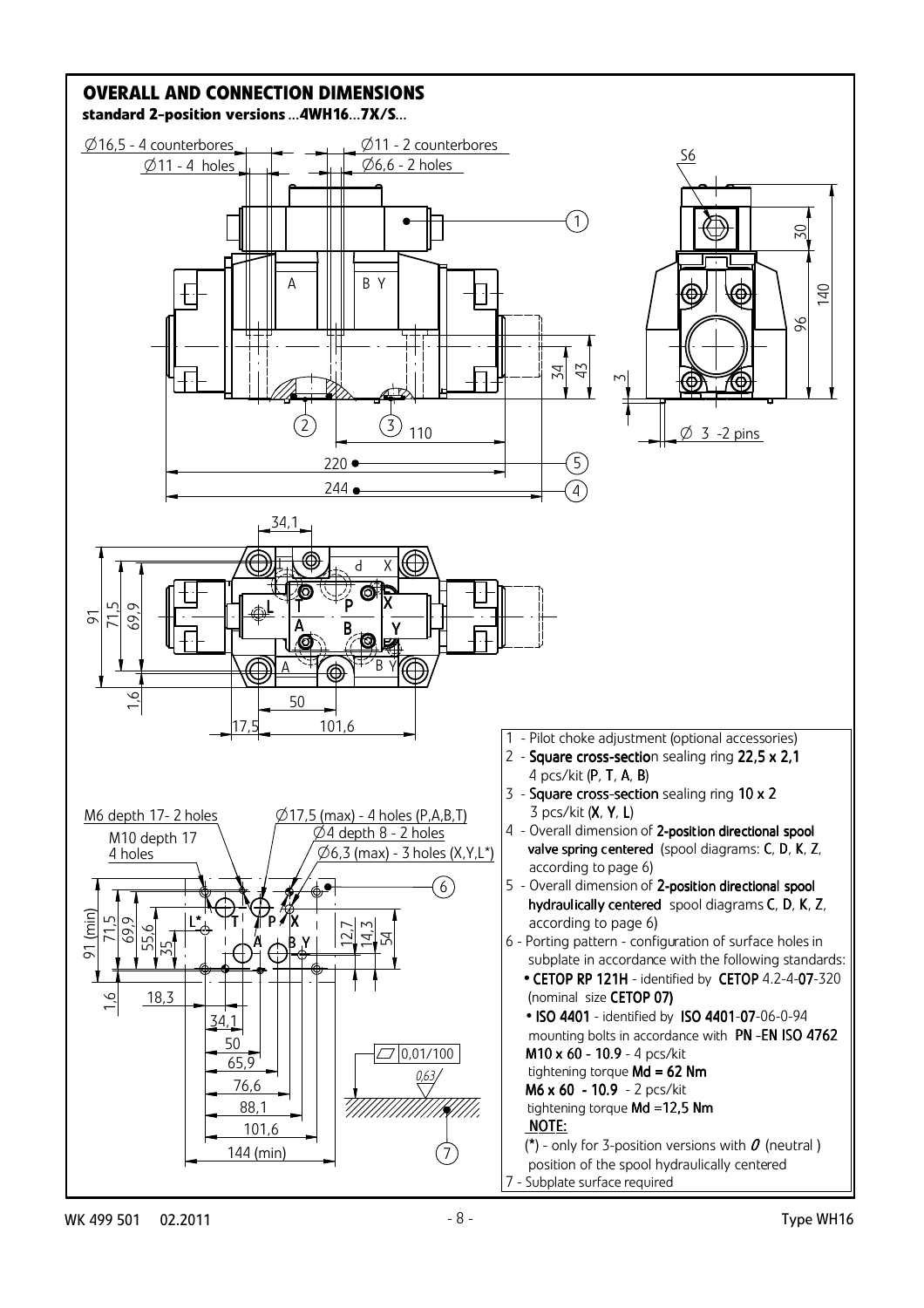# **OVERALL DIMENSIONS OF DIRECTIONAL VALVE WITH OPTIONAL ACCESSORIES**

#### **Versions with stroke limiter**

#### 3-position versions with the spool spring centered

stroke limiter may be mounted:

- at the **A** side version ...4WH16...72/...11...
- $\bullet$  at the **B** side version  $...4WH16...72/...12...$
- at the A and B side version ...4WH16...72/...10...

#### 2-position versions with hydraulically positioned spool

stroke limiter may be mounted:

- at the A side version ...4WH16H...72/...11...
- at the B side version ...4WH16H...72/...12...
- at the A i B side version ...4WH16H...72/...10...

A B Y

306



### 3-position versions with hydraulically centered spool

stroke limiter may be mounted:

 $\bullet$  at the **B** side - version  $...4$ WH16**H** $...$ 72 $/...$ **12** $...$ 



## 2-position versions with spring positioned spool

stroke limiter may be mounted:

153

 $\bullet$  at the  $\land$  side - version  $...$  4WH16 $...$ 72 $/$ ...11 $...$ 

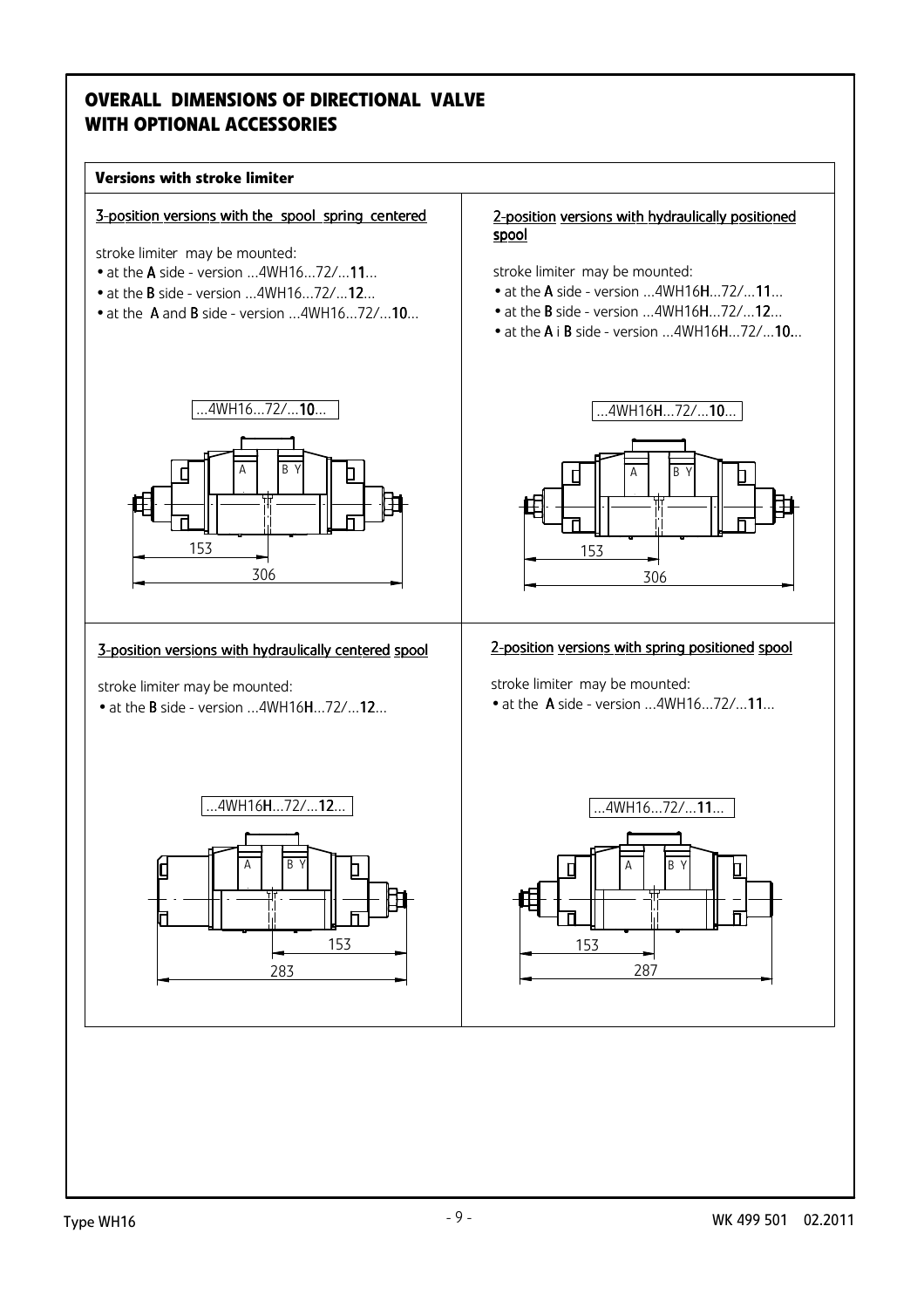## **Versions with end position monitor**

## 3-position versions with spring centered spool

end position monitor may be mounted:

- at the A side versions: ...4WH16...72/...18...(contact breaker);...22...(contact maker)
- at the B side versions: ...4WH16...72/...19...(contact breaker);...23...(contact maker)

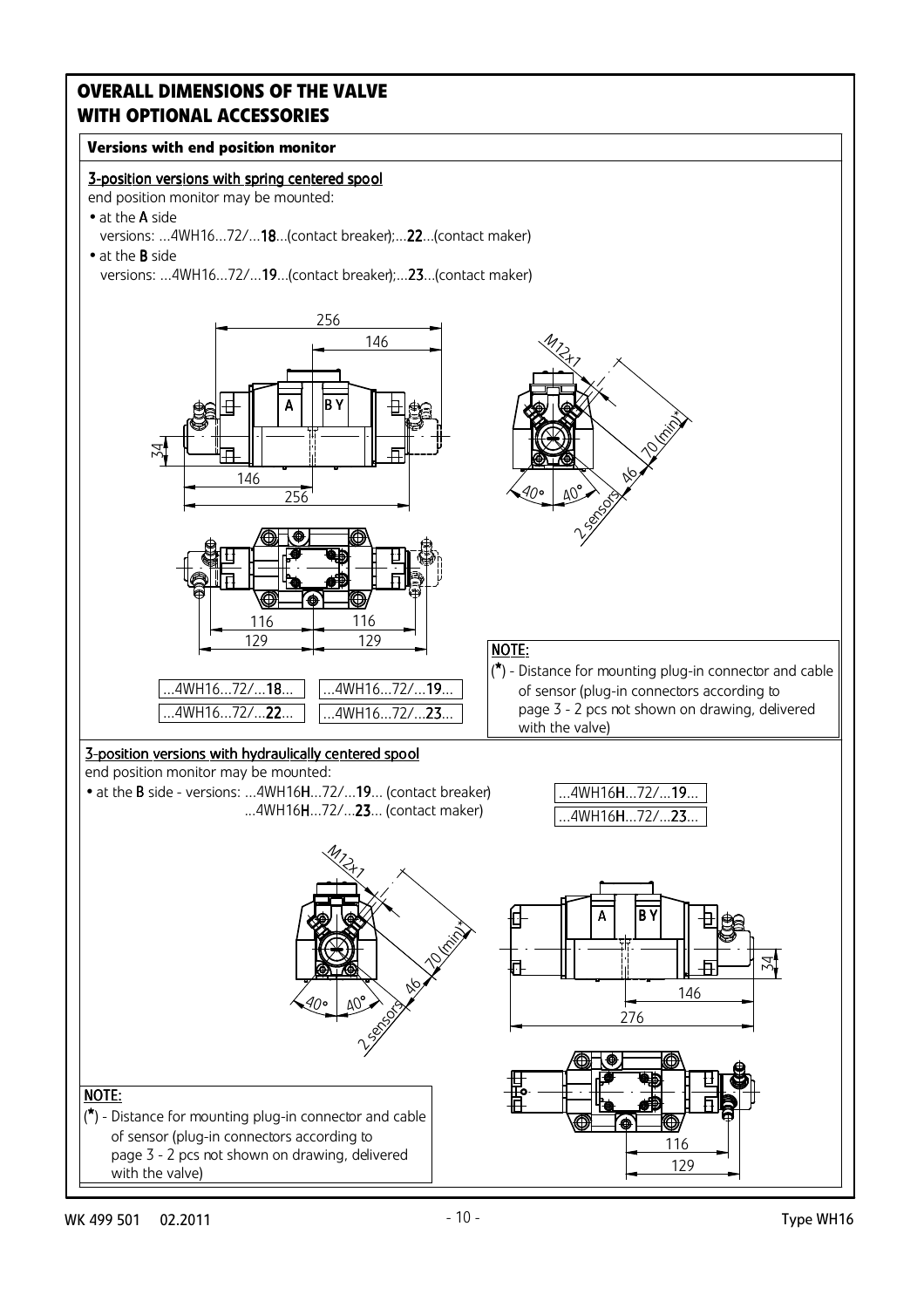## **Versions with end position monitor**



end position monitor may be mounted:

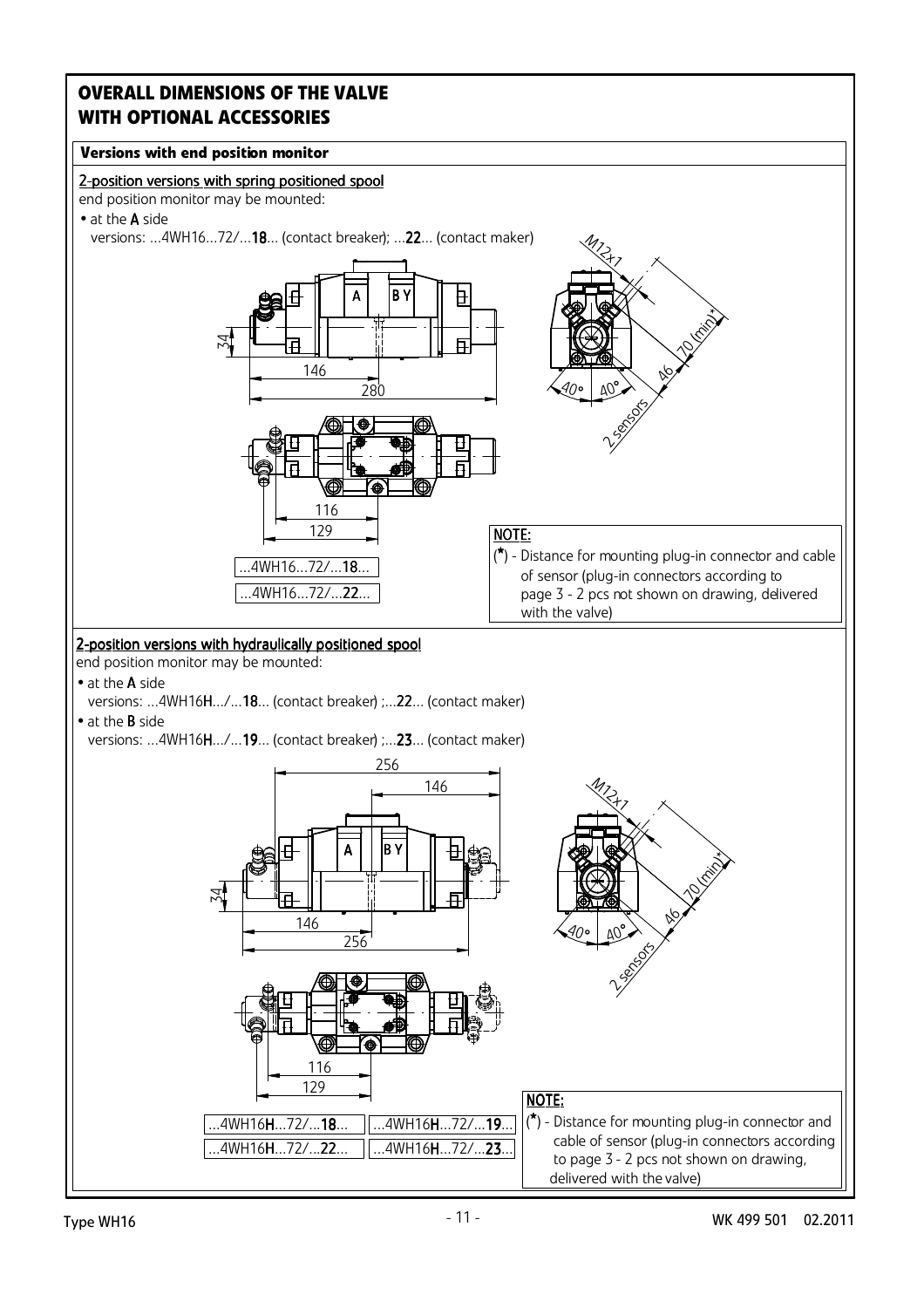## **Versions with stroke limiter and end position monitor**

3-position versions with spring centered spool stroke limiter and end position monitor may be mounted:

- stroke limiter at the A side and end position monitor contact breaker at the B side - version ...4WH16...72/...20... • stroke limiter at the A side and end position monitor
- contact maker at the B side version ...4WH16...72/...24...
- stroke limiter at the B side and end position monitor contact breaker at the A side - version ...4WH16...72/...21...
- stroke limiter at the B side and end position monitor contact maker at the A side - version ...4WH16...72/...25...

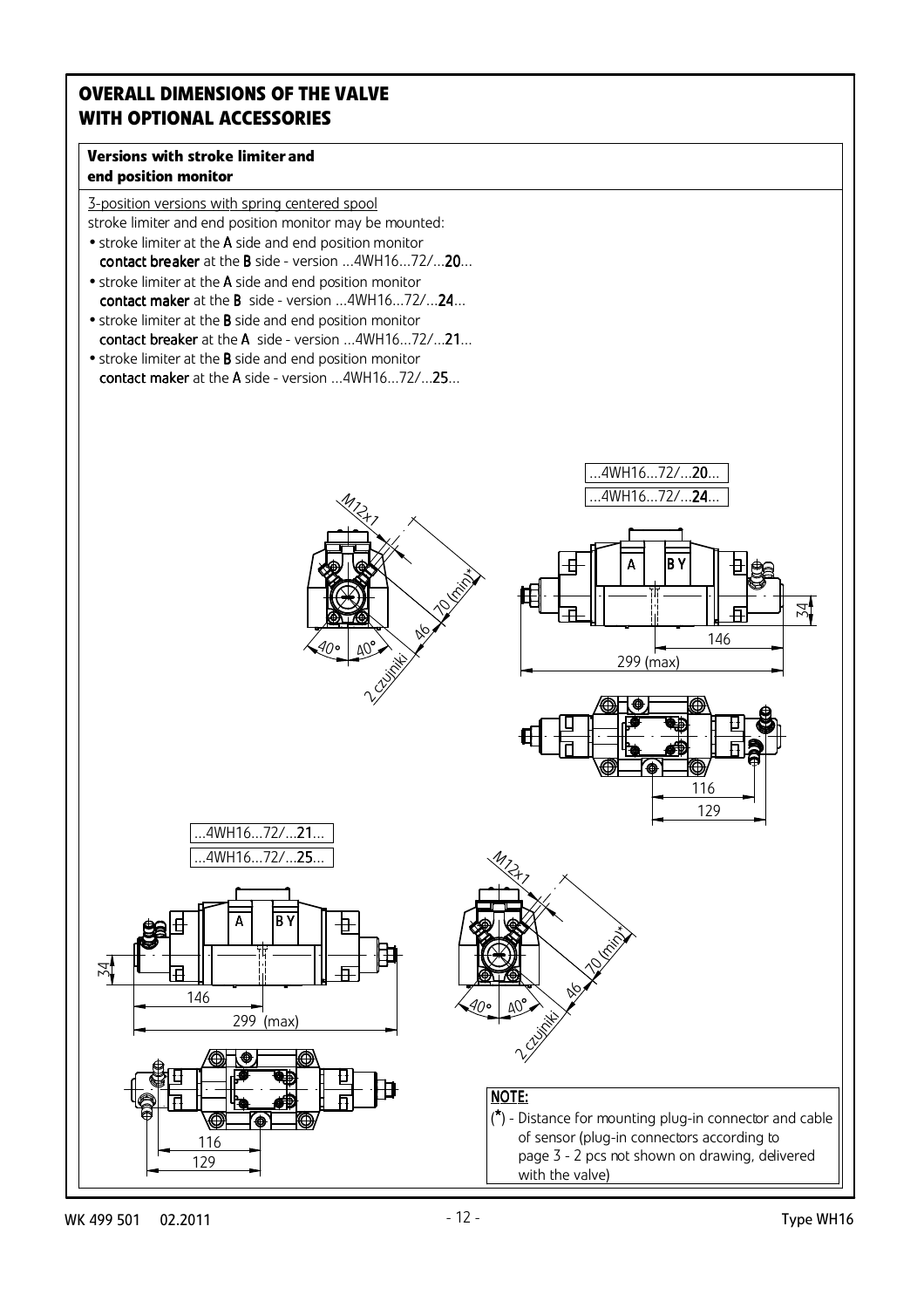## **Versions with stroke limiter and end position monitor**

## 2-position versions with hydraulically positioned spool

stroke limiter and end position monitor may be mounted: • stroke limiter at the A side and end position monitor

- contact breaker at the B side version  $...4WH16H...72/...20...$ • stroke limiter at the A side and end position monitor
- contact maker at the B side version ...4WH16H...72/...24... • stroke limiter at the B side and end position monitor
- contact breaker at the A side version ...4WH16H...72/...21...
- stroke limiter at the B side and end position monitor contact maker at the A side - version ...4WH16H...72/...25...

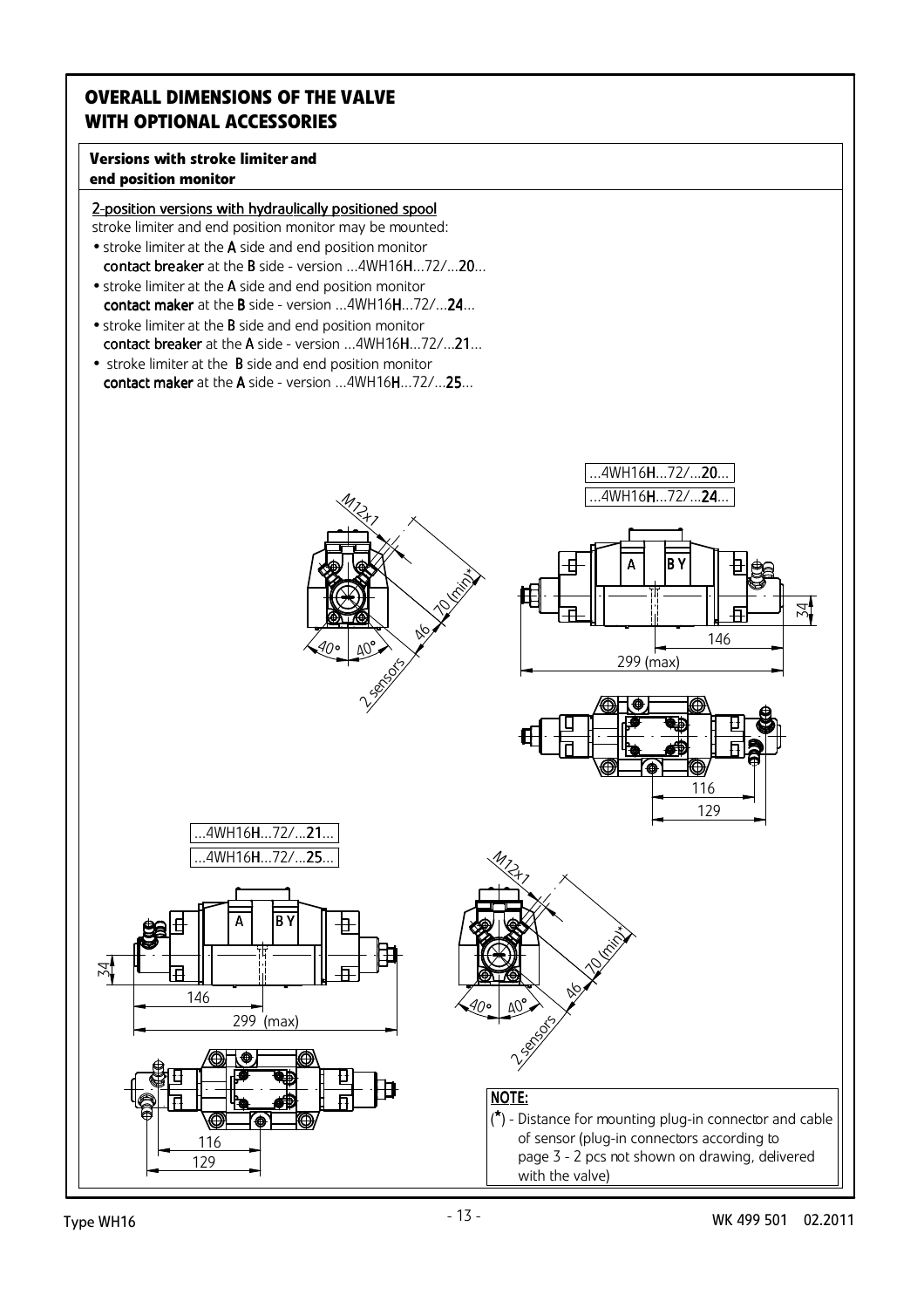## **PERFORMANCE CURVES**

measured at viscosity  $v = 41$  mm<sup>2</sup>/s and temperature t = 50<sup>°</sup>C

Flow resistance curves



### Operating limits

| spool type                               | pressure p [MPa]                   |     |             |     |     |  |  |  |  |  |
|------------------------------------------|------------------------------------|-----|-------------|-----|-----|--|--|--|--|--|
| (diagrams see                            |                                    | 14  | 21          | 28  | 35  |  |  |  |  |  |
| page 6)                                  | flow rate Q [dm <sup>3</sup> /min] |     |             |     |     |  |  |  |  |  |
| E, J, L, M, Q, R, U,<br>V, W, C, D, K, Z | 240                                | 240 | 205         | 180 | 170 |  |  |  |  |  |
| F                                        | 200                                |     | $145$   115 | 100 | 90  |  |  |  |  |  |
| G, H, S, T                               | 220                                | 160 | 130         | 110 | 100 |  |  |  |  |  |

## NOTES:

Above operating limits are related to standard application of 4-way directional spool valve i.e. using two flow directions:  $P$  to  $A$  and at the same time **B** to **T**. In case 4-way directional spool valve with only one flow direction - P to A (B plugged) or A to T (B plugged) is applied then actual operating limit rates are significantly lower.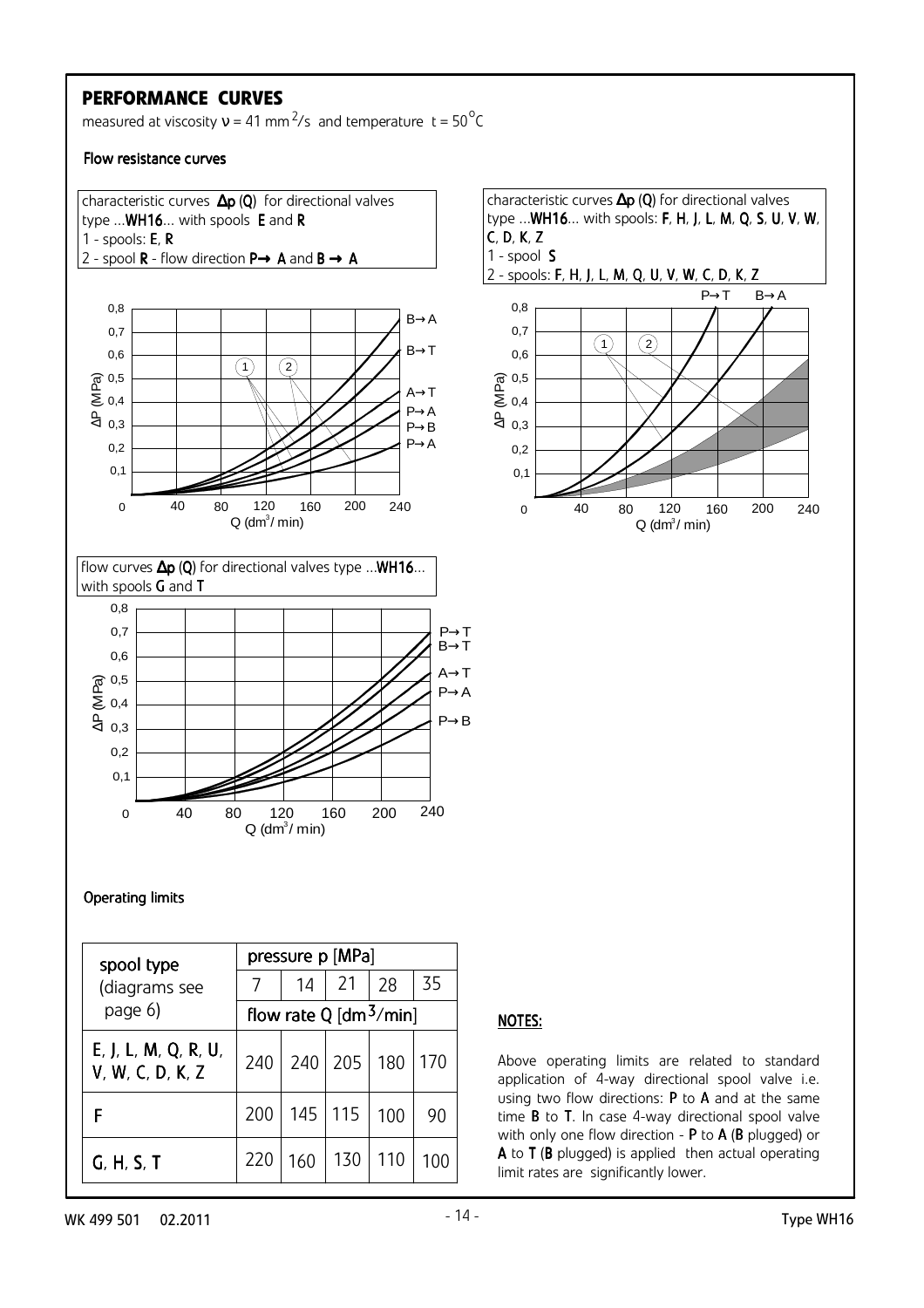| <b>HOW TO ORDER</b>                                                                                                                                                    |     |     |                              |    |                  |  |                    |  |
|------------------------------------------------------------------------------------------------------------------------------------------------------------------------|-----|-----|------------------------------|----|------------------|--|--------------------|--|
|                                                                                                                                                                        | н - | 4   | <b>WH</b>                    | 16 |                  |  |                    |  |
| <b>Version</b>                                                                                                                                                         |     |     |                              |    |                  |  |                    |  |
| normal pressure                                                                                                                                                        |     |     |                              |    |                  |  |                    |  |
| up to 28 MPa<br>= no designation<br>high pressure                                                                                                                      |     |     |                              |    |                  |  |                    |  |
| up to 35 MPa<br>= H                                                                                                                                                    |     |     |                              |    |                  |  |                    |  |
| <b>Number of service ports</b>                                                                                                                                         |     |     |                              |    |                  |  |                    |  |
| 4-way<br>$= 4$                                                                                                                                                         |     |     |                              |    |                  |  |                    |  |
| <b>Nominal size (NS)</b>                                                                                                                                               |     |     |                              |    |                  |  |                    |  |
| <b>NS16</b><br>$= 16$                                                                                                                                                  |     |     |                              |    |                  |  |                    |  |
| <b>Centering/spool positioning</b>                                                                                                                                     |     |     |                              |    |                  |  |                    |  |
| spring centering<br>hydraulic off-set                                                                                                                                  |     | = H | $=$ no designation           |    |                  |  |                    |  |
| <b>Spool type</b>                                                                                                                                                      |     |     |                              |    |                  |  |                    |  |
| spool diagrams                                                                                                                                                         |     |     | - according to <b>page 6</b> |    |                  |  |                    |  |
| <b>Series number</b>                                                                                                                                                   |     |     |                              |    |                  |  |                    |  |
| (70 - 79) - installation and connection dimensions unchanged                                                                                                           |     |     |                              |    | $= 7X$           |  |                    |  |
| series 72                                                                                                                                                              |     |     |                              |    | $= 72$           |  |                    |  |
| <b>Switching time adjustment</b>                                                                                                                                       |     |     |                              |    |                  |  |                    |  |
| without switching time adjustment<br>switching time adjustment as meter-in control                                                                                     |     |     |                              |    | $=$ $\mathsf{S}$ |  | = no designation   |  |
| switching time adjustment as meter-out control                                                                                                                         |     |     |                              |    | $=$ S2           |  |                    |  |
| Accessories (available options acc. to pages 3 to 5 and 9 to 13)                                                                                                       |     |     |                              |    |                  |  |                    |  |
| without accessories                                                                                                                                                    |     |     |                              |    |                  |  | $=$ no designation |  |
| stroke limiter at the A and B side                                                                                                                                     |     |     |                              |    | $= 10$           |  |                    |  |
| stroke limiter at the <b>A</b> side                                                                                                                                    |     |     |                              |    | $= 11$           |  |                    |  |
| stroke limiter at the <b>B</b> side                                                                                                                                    |     |     |                              |    | $= 12$<br>$= 18$ |  |                    |  |
| end position monitor contact breaker at the A side<br>end position monitor contact breaker at the B side                                                               |     |     |                              |    | $= 19$           |  |                    |  |
| stroke limiter at the $A$ side and end position monitor contact breakerat the $B$ side                                                                                 |     |     |                              |    | $= 20$           |  |                    |  |
| stroke limiter at theB and end position monitor contact breaker at the A side                                                                                          |     |     |                              |    | $= 21$           |  |                    |  |
| end position monitor contact maker at the A side                                                                                                                       |     |     |                              |    | $= 22$           |  |                    |  |
| end position monitor contact maker at the <b>B</b> side                                                                                                                |     |     |                              |    | $= 23$           |  |                    |  |
| stroke limiter at the A side and end position monitor contact maker at the B side                                                                                      |     |     |                              |    | $= 24$           |  |                    |  |
| stroke limiter at the <b>B</b> side and end position monitor contact maker at the A side                                                                               |     |     |                              |    | $= 25$           |  |                    |  |
| <b>Sealing</b>                                                                                                                                                         |     |     |                              |    |                  |  |                    |  |
| <b>NBR</b> (for fluids on mineral oil base)<br>FPM (for fluids on phosphate ester base)                                                                                |     |     |                              |    | $= V$            |  | = no designation   |  |
|                                                                                                                                                                        |     |     |                              |    |                  |  |                    |  |
| Further requirements in clear text (to be agreed with the manufacturer)                                                                                                |     |     |                              |    |                  |  |                    |  |
|                                                                                                                                                                        |     |     |                              |    |                  |  |                    |  |
| <b>NOTES:</b>                                                                                                                                                          |     |     |                              |    |                  |  |                    |  |
|                                                                                                                                                                        |     |     |                              |    |                  |  |                    |  |
|                                                                                                                                                                        |     |     |                              |    |                  |  |                    |  |
| The directional spool valve should be ordered according to the above coding.<br>The symbols in bold indicate the preferred versions, available in short delivery time. |     |     |                              |    |                  |  |                    |  |